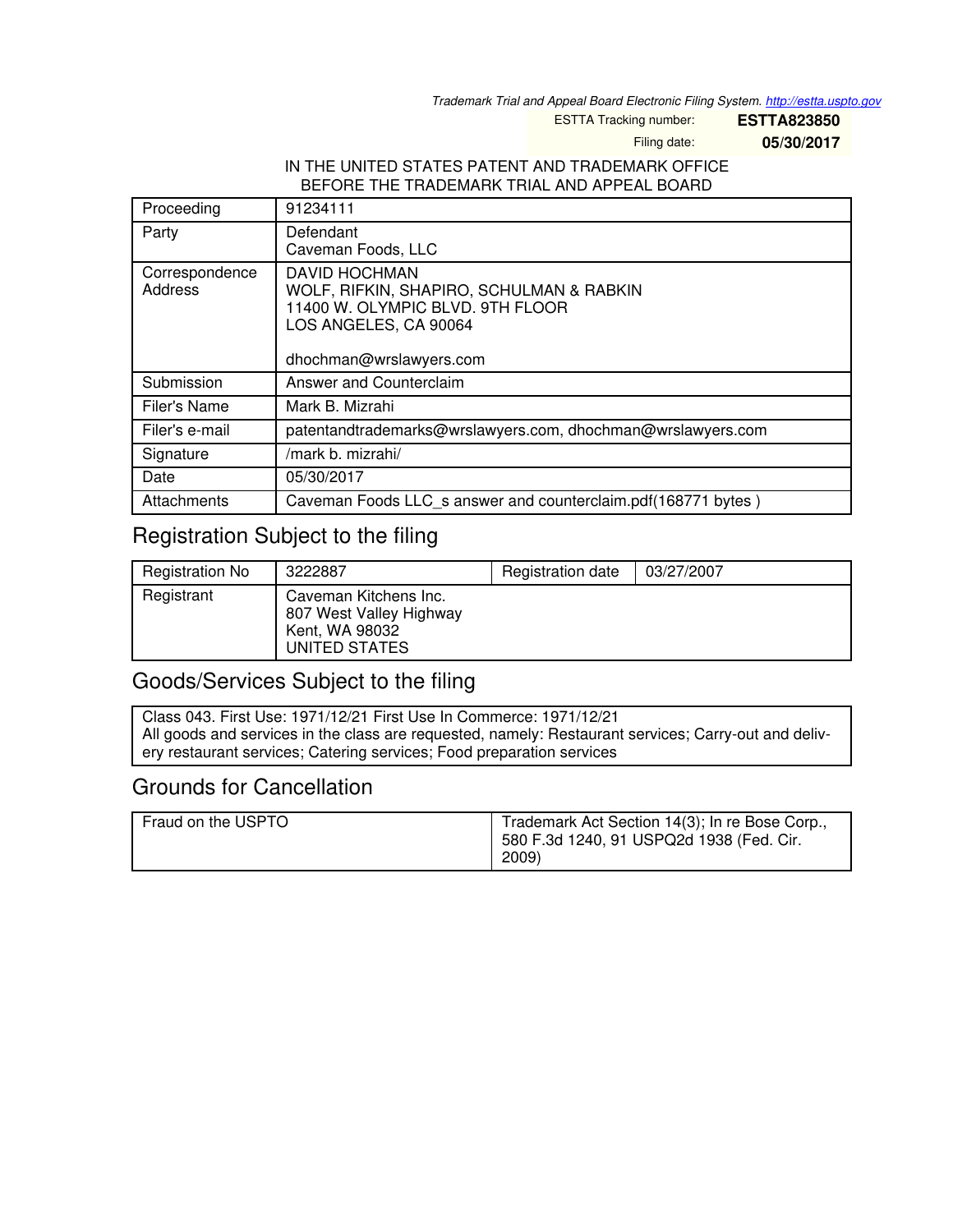Attorney Docket No. 19153-025

### **UNITED STATES PATENT AND TRADEMARK OFFICE TRADEMARK TRIAL AND APPEAL BOARD**

#### CAVE MAN KITCHENS INC.,

Opposition No. 91234111

*Opposer-Respondent,* 

v.

CAVEMAN FOODS, LLC,

/

Opposition of Application Nos. 87/166881, 87/087186, 86/169105, and 86/169099

Counterclaim to Cancel Registration No. 3,222,887

*Applicant-Petitioner.* 

## **APPLICANT'S ANSWER TO NOTICE OF OPPOSITION, AND COUNTERCLAIM TO CANCEL OPPOSER'S PLEADED REGISTRATION NO. 3,222,887**

Applicant, CAVEMAN FOODS, LLC ("CFL" or "Applicant"), by and through its undersigned attorneys, hereby responds to the like-numbered paragraphs of the Opposer's, CAVE MAN KITCHENS, INC. ("Opposer"), Consolidated Notice of Opposition ("Notice of Opposition") against Application Nos. 87/166881, 87/087186, 86/169105, and 86/169099 ("Opposed Applications") as follows:

1. CFL is without knowledge or information sufficient to form a belief as to the truth or falsity of the allegations of paragraph 1, and therefore denies the same.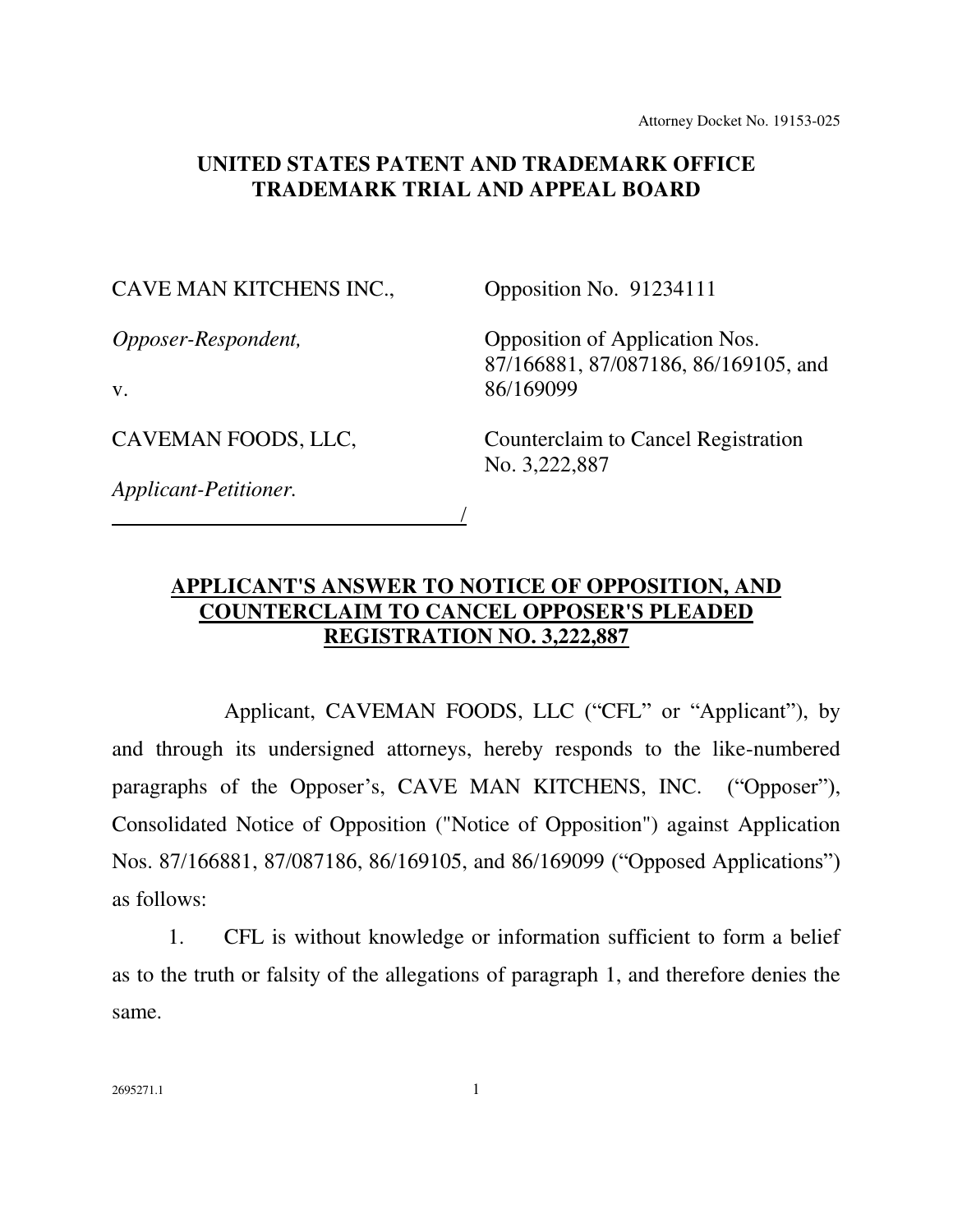2. The referenced United States Registration No. 3,222,887 appears on the face of Exhibit A to be an active registration and to have been granted on March 27, 2007 for the service mark CAVE MAN KITCHENS for "restaurant services; carry-out and delivery restaurant services; catering services; food preparation services." CFL denies the remaining allegations of paragraph 2.

3. The marks referenced United States Trademark Application Nos. 86/955705 and 86/966805 appear on the face of Exhibit B to have been applied for in Opposer's name on March 28, 2016 and April 6, 2016, respectively. CFL is without knowledge or information sufficient to form a belief as to the truth or falsity of the remaining allegations of paragraph 3, and therefore denies the same.

4. CFL is without knowledge or information sufficient to form a belief as to the truth or falsity of the allegations of paragraph 4, and therefore denies the same.

5. CFL denies that Opposer's Marks have at any time been famous within the meaning ascribed to that term under the Lanham Act and relevant case law relating thereto. CFL is without knowledge or information sufficient to form a belief as to the truth or falsity of the remaining allegations of paragraph 5, and therefore denies the same.

6. CFL admits that it sells jerky and meat-based snack bars and that it uses or intends to use the marks in the opposed applications in connection with the goods described in each of them. CFL is without knowledge or information sufficient to form a belief as to the truth or falsity of the remaining allegations of paragraph 6, and therefore denies the same.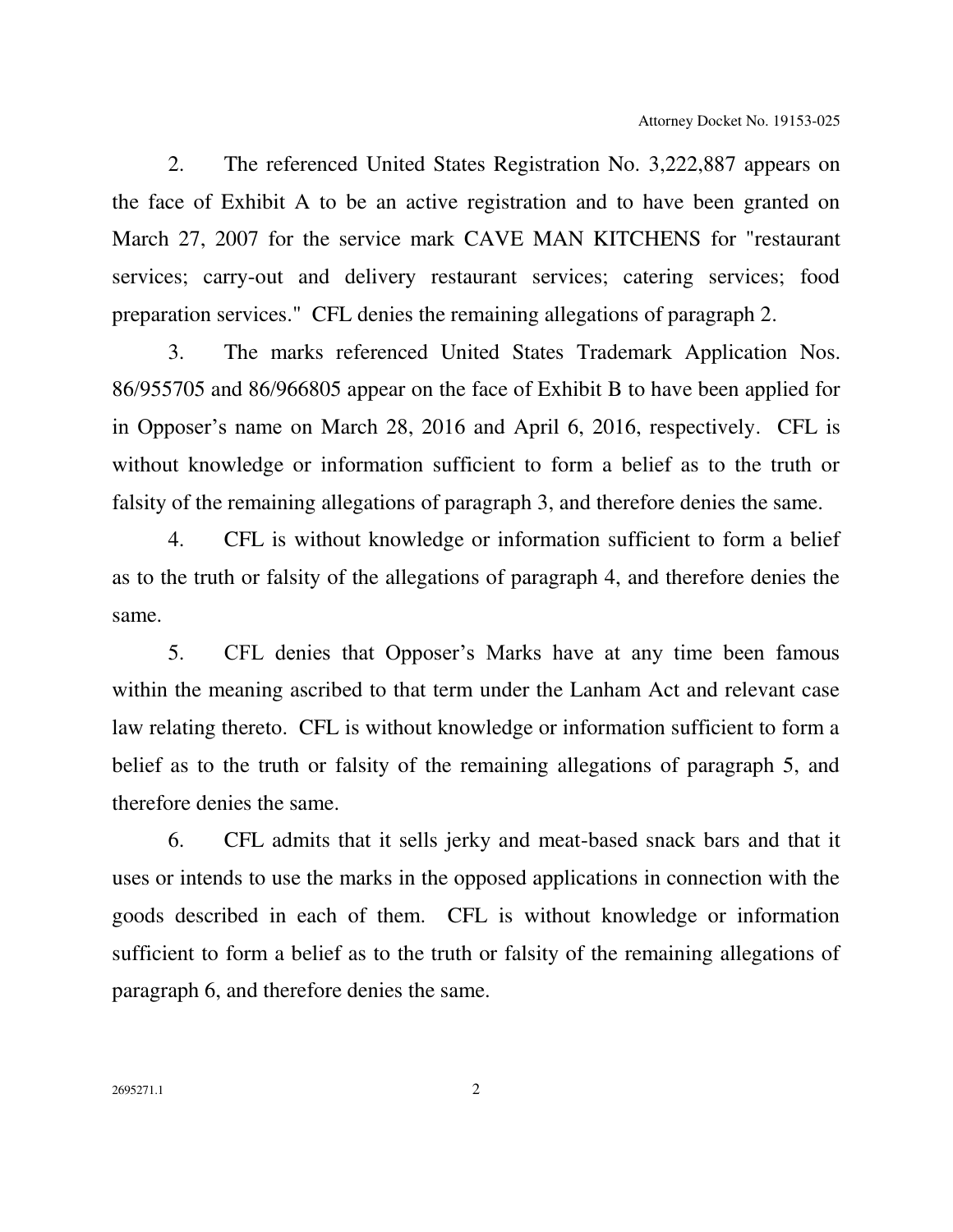7. CFL admits that the filing dates of the opposed applications postdate the registration date for United States Registration No. 3,222,887. CFL denies the remaining allegations of paragraph 7.

8. CFL is without knowledge or information sufficient to form a belief as to the truth or falsity of the allegations of paragraph 8, and therefore denies the same.

9. CFL denies that Opposer's Marks have at any time been famous such that Opposer may not avail itself of the benefits and protections of 15 U.S.C. §1125(c). CFL denies that the public or Opposer would suffer any damage from the registration of the marks set forth in the Opposed Applications. CFL is without knowledge or information sufficient to form a belief as to the truth or falsity of the remaining allegations of paragraph 9, and therefore denies the same.

- 10. CFL denies the allegations of paragraph 10.
- 11. CFL denies the allegations of paragraph 11.

#### **AFFIRMATIVE DEFENSES**

 For further answering the Notice of Opposition, CFL alleges the following affirmative defenses, without assuming the burden of proof on such defenses that would otherwise rest with Opposer:

1. Opposer's Consolidated Notice of Opposition fails to state a claim upon which relief may be granted.

2. CFL's use of the marks set forth in the Opposed Applications predates Opposer's alleged use of its CAVE MAN KITCHENS mark in commerce and the filing of the application that matured into United States Trademark Registration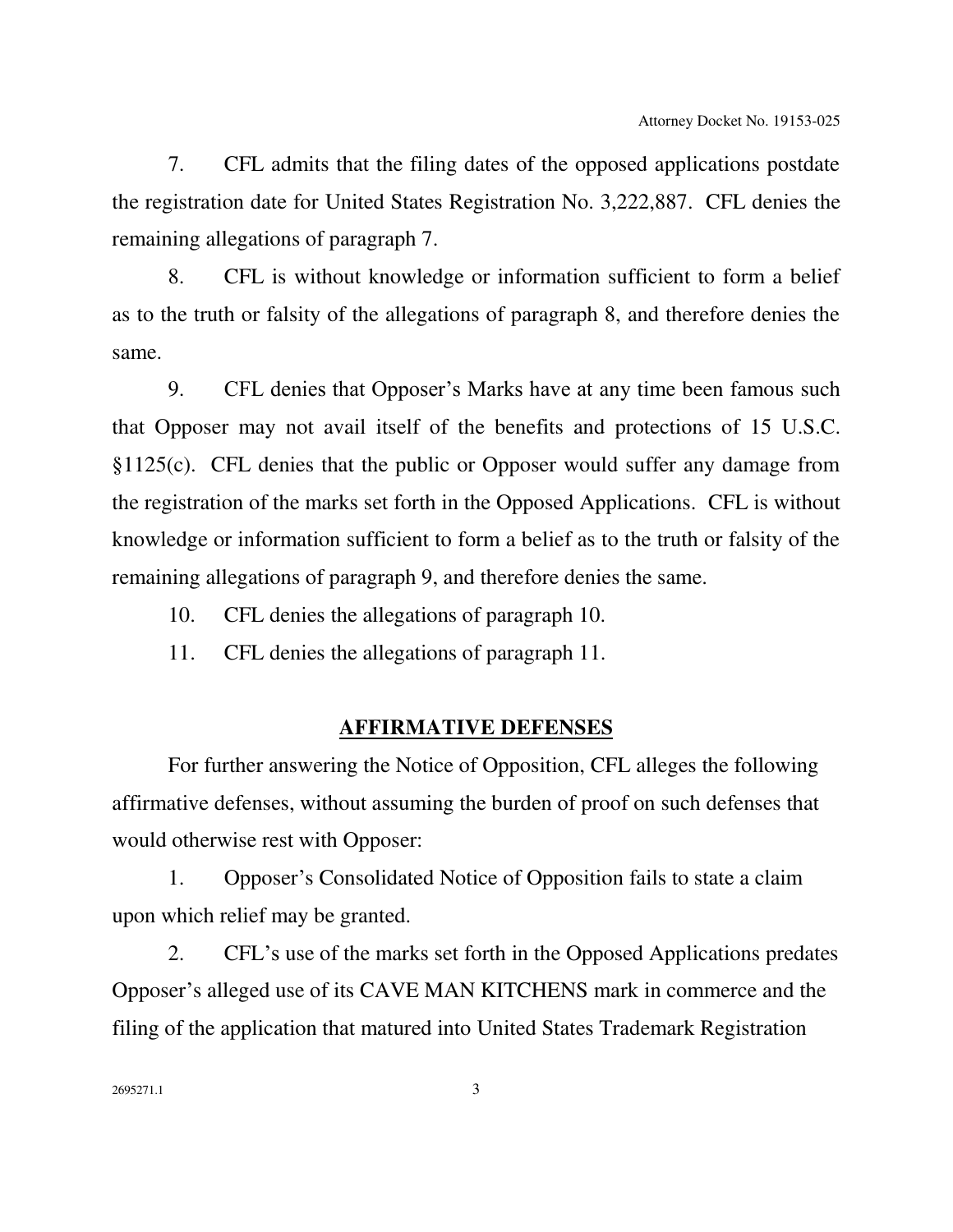No. 3,222,887, such that CFL has superior rights in its opposed marks vis-à-vis Opposer.

3. Opposer Cave Man Kitchens Inc. lacks standing to assert United States Trademark Registration No. 3,222,887 as a basis of opposition to the Opposed Applications.

4. United States Registration No. 3,222,887 is invalid, void, and/or unenforceable for failure to comply with one or more of the conditions of registerability, as set forth in the Trademark Act.

5. United States Registration No. 3,222,887 is invalid on the grounds that it was procured through fraud on the United States Patent and Trademark Office, as alleged more particularly in CFL's Counterclaim set forth below.

6. The Notice of Opposition is barred, in whole or in part, by the doctrine of laches.

7. The Notice of Opposition is barred, in whole or in part, by the doctrine of waiver.

8. The Notice of Opposition is barred, in whole or in part, by virtue of Opposer's abandonment of its asserted marks.

9. On information and belief, Opposer has failed to make use of the mark set forth in United States Registration No. 3,222,887 in interstate commerce, such that said registration is invalid *ab initio*.

10. CFL reserves the right to assert additional affirmative defenses learned in discovery or otherwise.

CFL expressly denies any and all allegations in the Consolidated Notice of Opposition not expressly admitted above.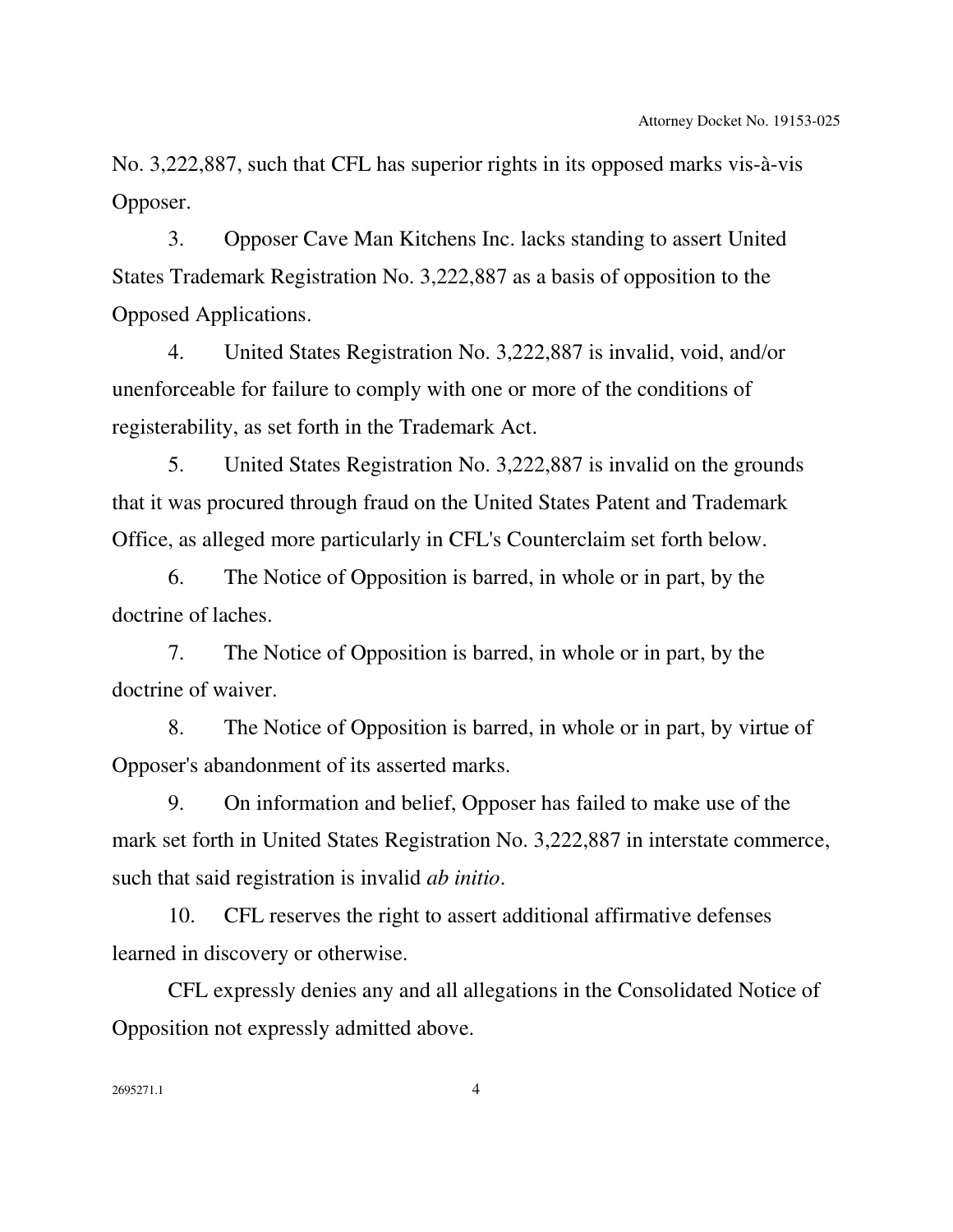In conclusion, CFL respectfully requests that this Opposition Proceeding be dismissed and that its Opposed Applications mature into registrations or pass to Allowance, as appropriate, forthwith.

# **COUNTERCLAIM FOR PETITION TO CANCEL OPPOSER'S REGISTRATION NO. 3,222,887**

 Applicant/Petitioner, CFL, with an address at 3595 Mt. Diablo Blvd., Suite 200, Lafayette CA 94549, believes that it is and will continue to be damaged by Opposer's pleaded United States Trademark Registration No. 3,222,887, and hereby petitions to cancel the same.

Opposer filed its Consolidated Notice of Opposition against CFL's U.S. Trademark Serial Nos. Nos. 87/1666881, 87/087186, 86/169105, and 86/169099, based on United States Trademark Registration No. 3,222,887. That registration should be canceled for the following reasons:

1. Caveman Kitchens Inc. filed U.S. Trademark Application Serial No. 78/899778 on June 2, 2006 for the mark CAVE MAN KITCHENS for registration in connection with "restaurant services; carry-out and delivery restaurant services; catering services; food preparation services," in International Class 043. On or about March 27, 2007, U.S. Registration No. 3,222,887 issued in the name of Caveman Kitchens Inc.

2. On or about March 27, 2013, Opposer filed Section 8 & 15 Declarations in connection with U.S. Registration No. 3,222,887.

3. On or about March 27, 2016, Opposer filed Section 8 & 9 Declarations in connection with U.S. Registration No. 3,222,887.

## **U.S. Registration No. 3,222,887 is Invalid** *ab initio*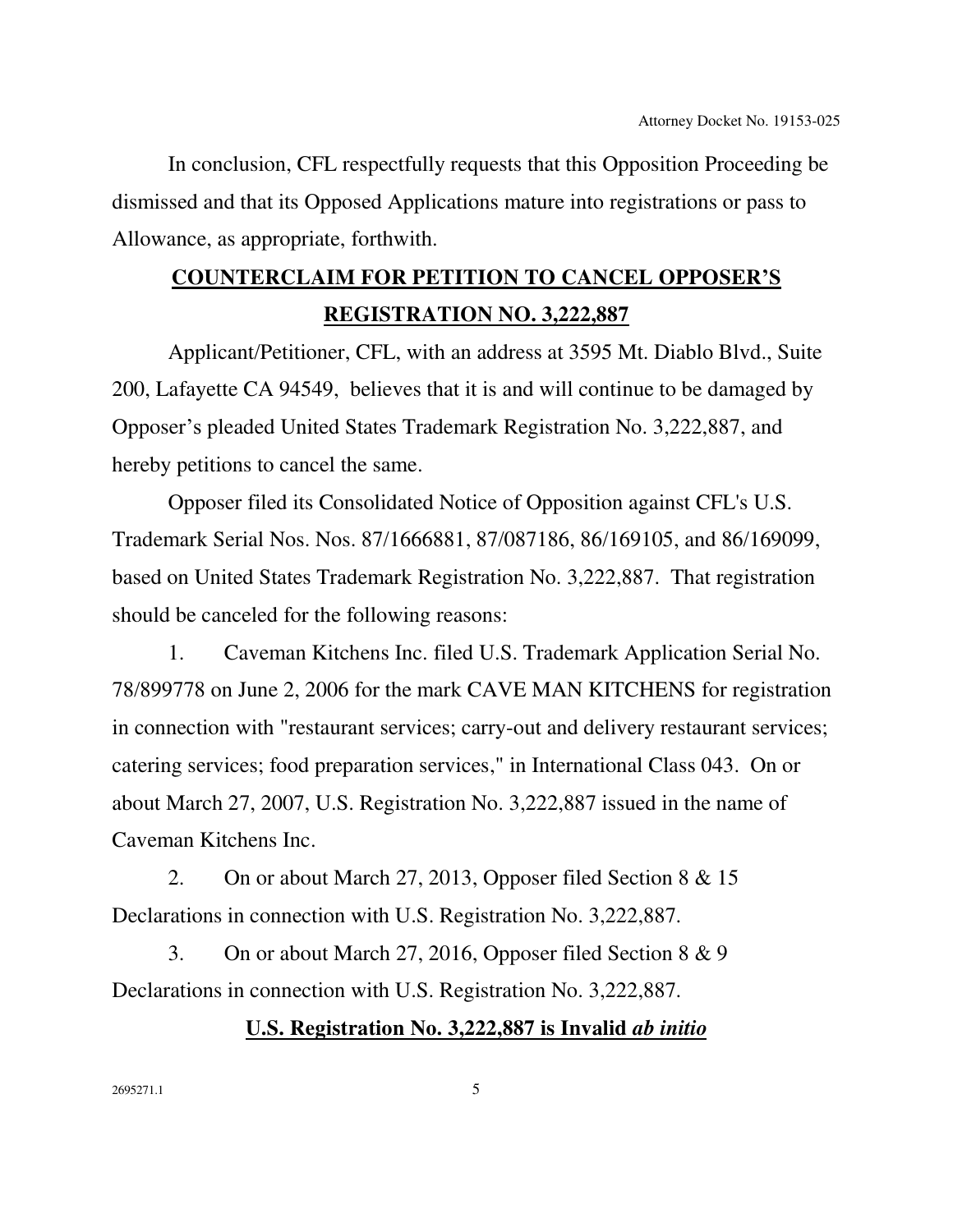4. On information and belief, Opposer failed to make use of the mark set forth in United States Registration No. 3,222,887 in interstate commerce, in connection with the services recited therein, prior to the date of registration thereof.

5. On information and belief, Opposer was not making use of the mark set forth in United States Registration No. 3,222,887 in interstate commerce, in connection with the services recited therein, at the time it signed/filed the Section 8 & 15 Declarations and/or continuously for five years preceding the date of registration or publication.

6. On information and belief, Opposer was not making use of the mark set forth in United States Registration No. 3,222,887 in interstate commerce, in connection with the services recited therein, at the time it signed/filed the Section 8 & 9 Declarations in connection therewith.

7. Therefore, United States Registration No. 3,222,887 is invalid *ab initio* and should be cancelled from the USPTO register.

## **U.S. Registration No. 3,222,887 is Invalid for Fraud Committed on the USPTO**

8. CFL incorporates paragraphs 1 through 7 for, hereinabove, as though fully set forth herein.

9. Therefore, the application underlying for Registration No. 3,222,887 and the Section 8 & 15 and Section 8 & 9 declarations filed in connection with the application that matured into Registration No. 3,222,887 contain material false statements of fact.

2695271.1 6 10. On information and belief, Opposer made these material false statements of fact knowingly and with intent to deceive the United States Patent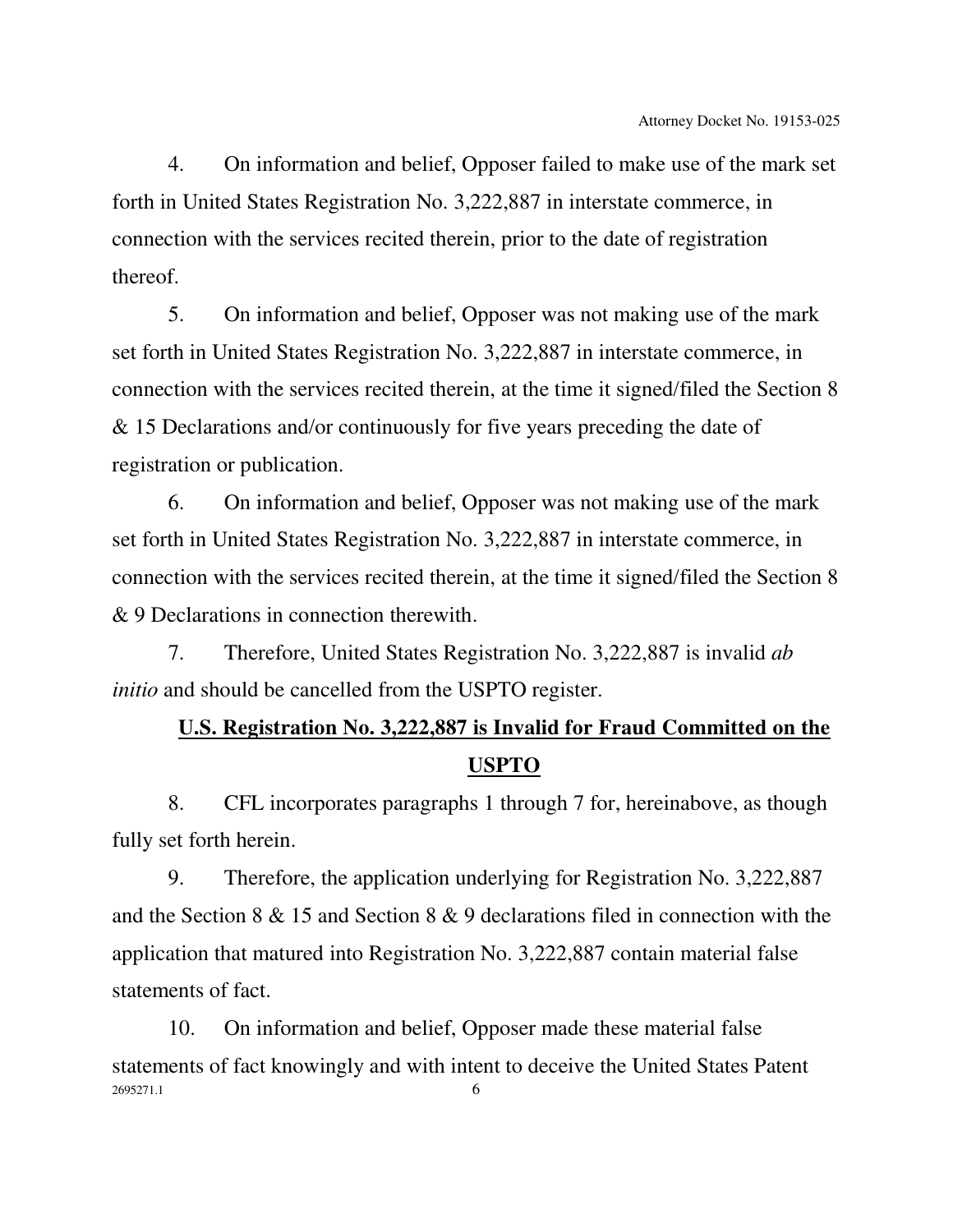and Trademark Office into issuing it Registration No. 3,222,887, although it knew that it was not entitled to said registration.

11. Accordingly, Opposer's U.S. Registration No. 3,222,887 should be rendered invalid *ab initio* and thereby cancelled from the USPTO register.

WHEREFORE, CFL prays that the Opposition be dismissed; that the Counterclaim for cancellation of Registration No. 3,222,887 be granted; and for such other and further relief as this Board deems appropriate and just.

This Answer to Consolidated Notice of Opposition and Counterclaim to Cancel Opposer's Pleaded Registration No. 3,222,887 is being submitted with the requisite \$400 via Credit Card.

Respectfully submitted,

 By: /s/ Mark. B. Mizrahi Mark B. Mizrahi Date: May 30, 2017 *Attorneys/Agents for Applicant* 

**WOLF, RIFKIN, SHAPIRO, SCHULMAN & RABKIN, LLP**  11400 W. Olympic Blvd. 9th Floor Los Angeles, California 90064 PH: 310-478-4100 FAX: 310-479-1422 E-Mail: mmizrahi@wrslawyers.com